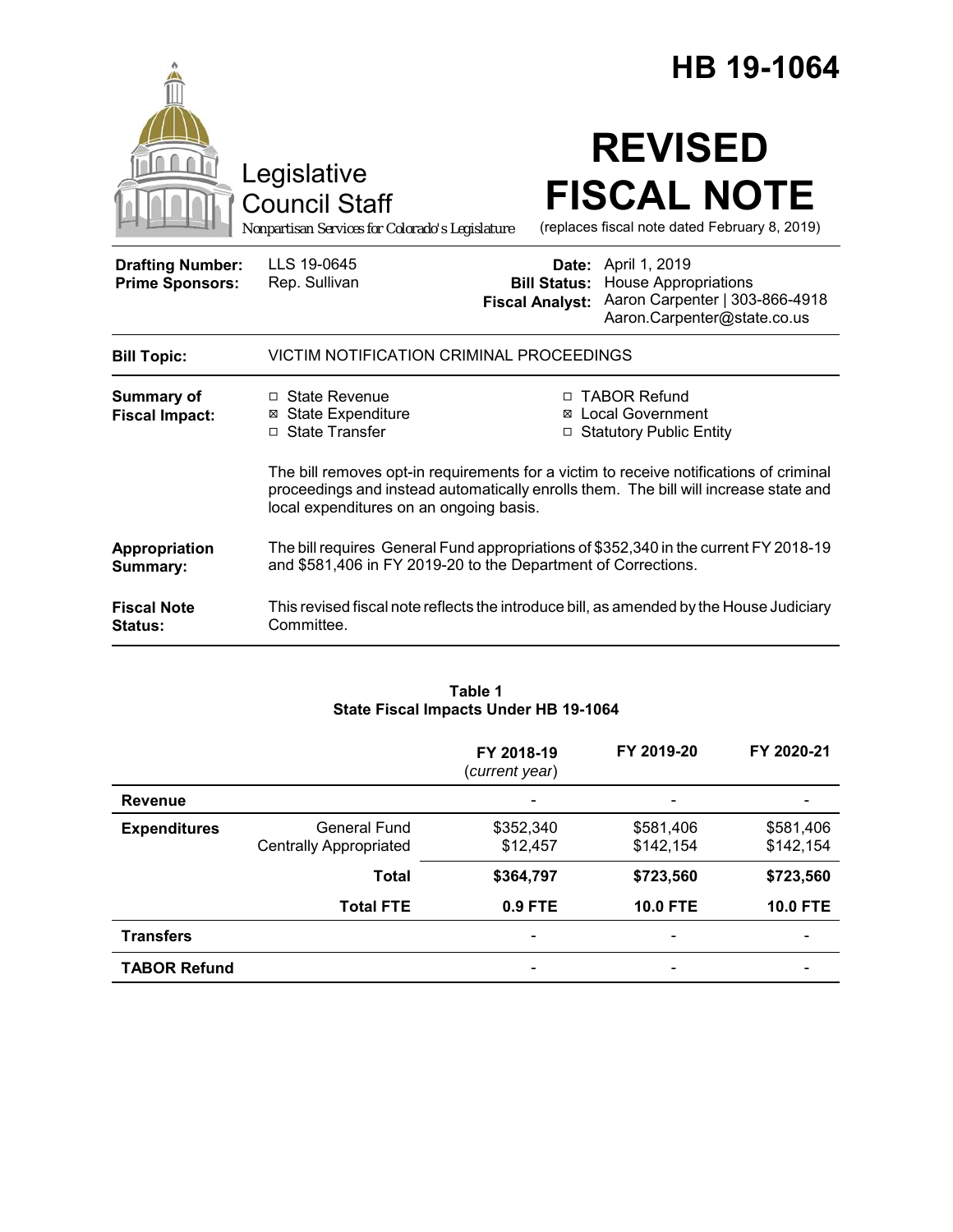April 1, 2019

# **Summary of Legislation**

Under current law, eligible victims must opt-in to receive various notices concerning the offender who committed the crime against them. These notices include, among others:

- annual updates of the status of a cold case;
- notifications about an offender's probation;
- information about an offender in the Department of Corrections (DOC); and
- information about an offender in one of the state's mental health hospitals.

The bill removes the opt-in requirements, except for notifications about probation, and instead automatically enrolls victims to receive notices. Probation victims will automatically receive notifications only when offenders abscond from probation. Crimes for which a victim may request notifications include, but are not limited to, murder, manslaughter, assault, kidnaping, and sexual assault.

## **Assumptions**

Under the bill, the fiscal note assumes there will be:

- an additional 19,821 victims per year requiring notification about offenders in the DOC based on the estimated number of victims of offenders currently in the DOC for a covered crime for which a victim has not opted in to receive notifications; and
- an additional 16,615 victims per year requiring notification about parole hearings, based on the average number of parole hearings per year where a victim has not opted in to receive notification.

The fiscal note also assumes that the number of notifications per year per victim will continue at the same rate as for those who are currently opted in. Notifications will occur by telephone, email, letter, in-person, or other method in the same rate as done for current notifications.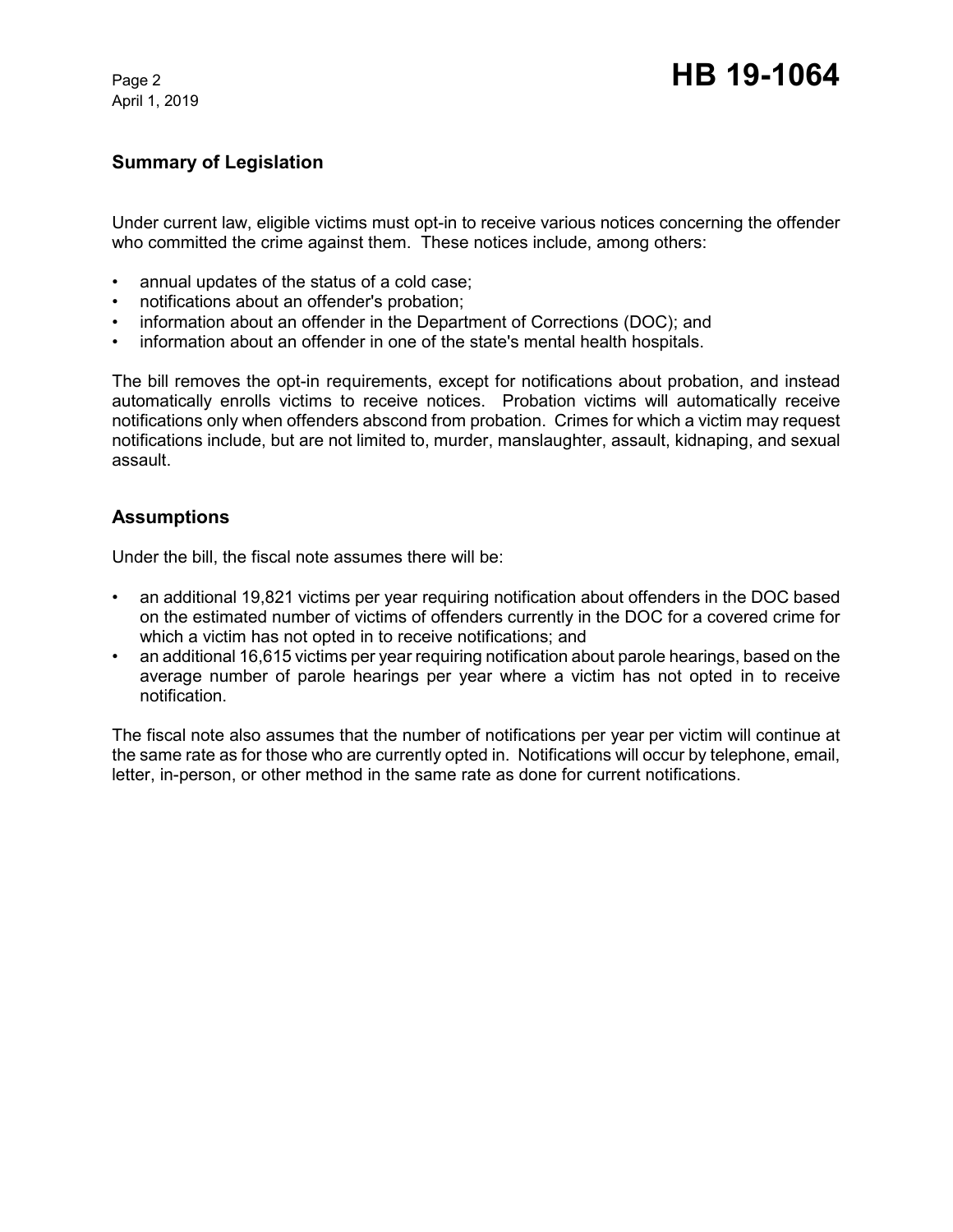# **State Expenditures**

The bill will increase state General Fund expenditures in the DOC by \$364,797 and 0.9 FTE in the current FY 2018-19, and by \$723,560 and 10.0 FTE per year starting in FY 2019-20, as shown in Table 2 and discussed below.

| <b>Cost Components</b>                             | FY 2018-19<br>(current year) | FY 2019-20      | FY 2020-21      |
|----------------------------------------------------|------------------------------|-----------------|-----------------|
| <b>Department of Corrections</b>                   |                              |                 |                 |
| <b>Personal Services</b>                           | \$46.297                     | \$555,564       | \$555,564       |
| <b>Operating Expenses and Capital Outlay Costs</b> | \$47,885                     | \$9,500         | \$9,500         |
| Other Costs                                        | \$18,158                     | \$16,342        | \$16,342        |
| <b>Office Space Renovation</b>                     | \$240,000                    |                 |                 |
| Centrally Appropriated Costs*                      | \$12,457                     | \$142,154       | \$142,154       |
| <b>Total</b>                                       | \$364,797                    | \$723,560       | \$723,560       |
| <b>Total FTE</b>                                   | $0.9$ FTE                    | <b>10.0 FTE</b> | <b>10.0 FTE</b> |

#### **Table 2 Expenditures Under HB 19-1064**

 *\* Centrally appropriated costs are not included in the bill's appropriation.*

**Department of Corrections.** The bill will increase state expenditures in the DOC by \$364,797 and 0.9 FTE in the current FY 2018-19, and by \$723,560 and 10.0 FTE per year starting in FY 2019-20. The new staff required will include 6.0 FTE to notify all victims of covered crimes about offenders in the DOC, 1.0 FTE to notify all victims about parole hearings, 2.0 FTE to assist an increased number of victims in attending parole hearings, and 1.0 FTE to assist the increased number of victims that may participate in the Victim Offender Dialogue program. Costs in the current fiscal year are prorated for a May 1 start date and the General Fund Paydate Shift. Costs for office space renovations are also included.

In addition, in the current FY 2018-19, the DOC will have an increase in costs of \$18,158 in the current FY 2018-19 and \$16,342 per year starting in FY 2019-20 for various other costs. These costs include software licensing, trainings, drug tests, postage, and basic training for new hires.

**Judicial Department.** This bill will increase workload in the Judicial Department starting in FY 2019-20, in order to notify all victims of covered crimes about the offender who absconds from probation. In addition, workload to the trial courts will increase to notify more victims about an offender who was found not guilty for reason of insanity and is petitioning the court to remove their name from the central offender registry. The fiscal note assumes that these increases in notifications can be handled within existing appropriations.

**Parole Board.** To the extent that the bill results in more victim's attending parole hearings, costs and workload to the Parole Board will increase to hear and review victims statements. If the amount of time needed for each parole case increases to a level that more parole board members are necessary, future legislation to increase the number of board members may be necessary.